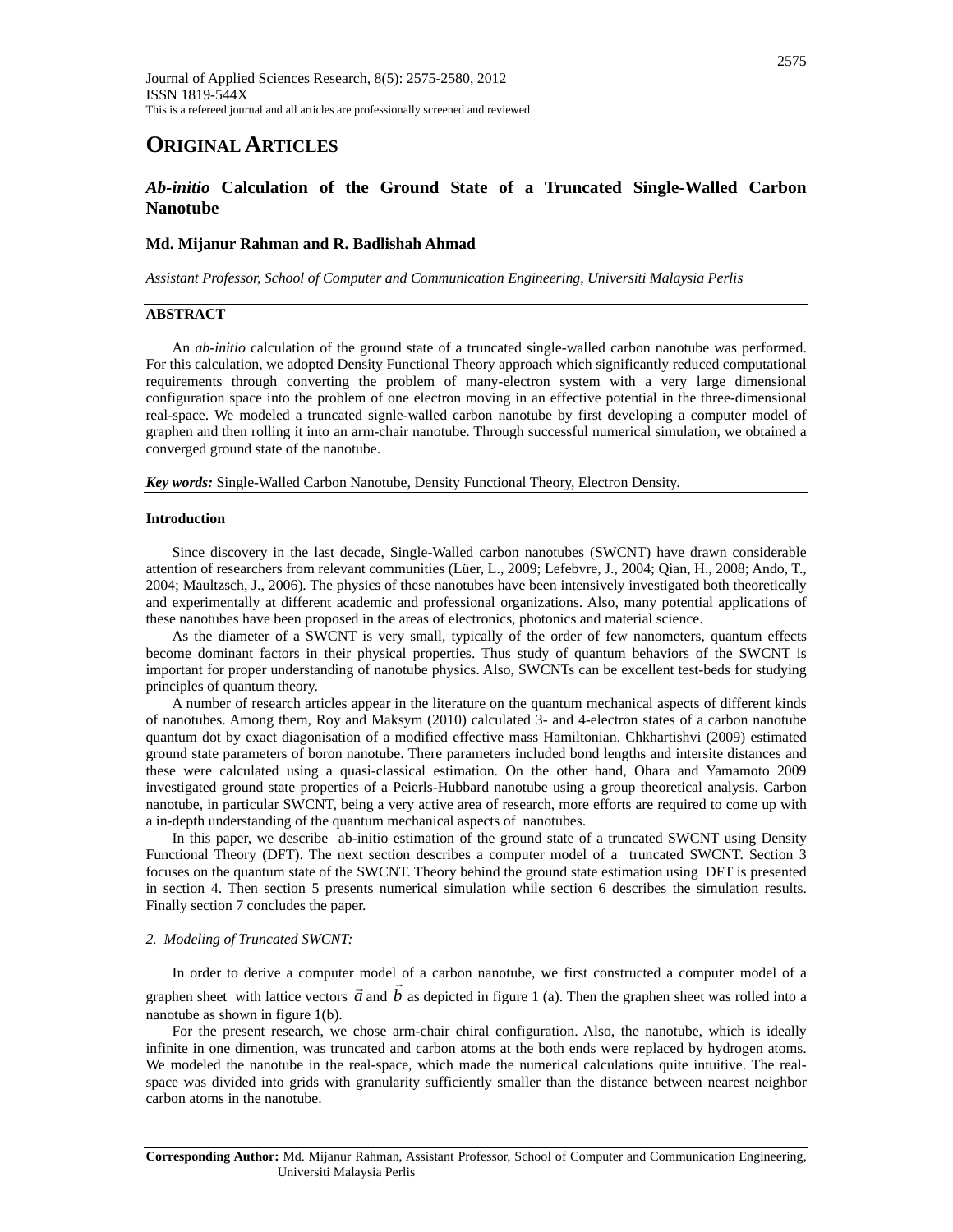

**Fig. 1:** (a) Graphen sheet (b) Nanotube obtained by rolling the graphen sheet.

#### *3. Quantum State of Truncated SWCNT:*

 The fundamental concept behind the quantum physics of SWCNT is the many-body non-relativistic Schrödinger equation for the electrons moving in the potential produced by nuclei of the carbon atoms and the other electrons. Under the approximation that much heavier nuclei can be considered fixed in space (Born-Oppenheimer approximation (Atkins, P. and R. Friedman, 2005)), this many-electron wavefunction  $\Psi$  is given by (Kohn, W., 1999).

$$
\left\{-\frac{\hbar^2}{2m}\sum_{j} \nabla_j^2 - \sum_{j,l} \frac{Z_l e^2}{|r_j - R_l|} + \frac{1}{2} \sum_{j=j'} \frac{e^2}{|r_j - r_{j'}|}\right\} \Psi = E \Psi
$$
\n(1)

where,  $r_i$  are positions of the electrons,  $R_i$  and  $Z_i$  are positions and charges of nuclei respectively. Also, *E* is the energy eigenvalue and  $\hbar$ , *m* and  $e$  are respectively reduced Planck constant, mass and charge of an election. However, this many particle wavefunction is defined in a large dimensional configuration space and finding solution for  $\Psi$  is generally impractical except for only few ( $\approx O(10)$ ) chemically active electrons (Kohn, W., 1999). Since the number of active electrons in a typical carbon nanotube is much greater than 10, this traditional method of solving Schrödinger equation for nanotube is inadequate for present day computers.

 The problem of finding quantum state of many-particle system has been seriously addressed by the researchers form relevant communities and a number of alternative solutions have been proposed. A successful alternative is to consider an effective charge density in the three dimensional real space instead of electron wave functions in the configuration space. One particurly successful method in this line is the Density Functional Theory put forward by Hohenberg and Kohn and extended by (Kohn, W., 1999; Fakuda, R., 1994; Kohn, W. and L.J. Sham, 1965), as briefly expained in the next section.

# *4. Estimation of the Ground State using Density Functional Theeory:*

 We calculated the ground state of the truncated SWCNT using Density Functional Theory (DFT) (Kohn, W., 1999). This theory is based on the hypothesis that knowledge of the ground state electron density  $n(r)$  for any electronic system uniquely determines the system. Also, in the Kohn-Sham extension (Kohn, W., 1999; Kohn, W. and L.J. Sham, 1965) of this thoery, the many-electron problem is converted into a single-electron one, where the single electron moves in an effective external potential  $v_{\text{eff}}$  given by,

$$
v_{\text{eff}}(r) = v(r) + \int \frac{n(r')}{|r - r'|} dr' + v_{\text{xc}}(r)
$$
 (2)

where,  $r$  is the single electron position,  $r'$  other electron position and  $v(r)$  the *external* potential due to nuclei. The potential  $v_h(r) = v(r) + \frac{h(r)}{r} dr$ *r r*  $v_h(r) = v(r) + \int \frac{n(r')}{|r-r'|} dr'$  is called the Hartree potential. The term  $v_{xc}$ , called local exchangecorrelation potential, depends on the electron density as follows,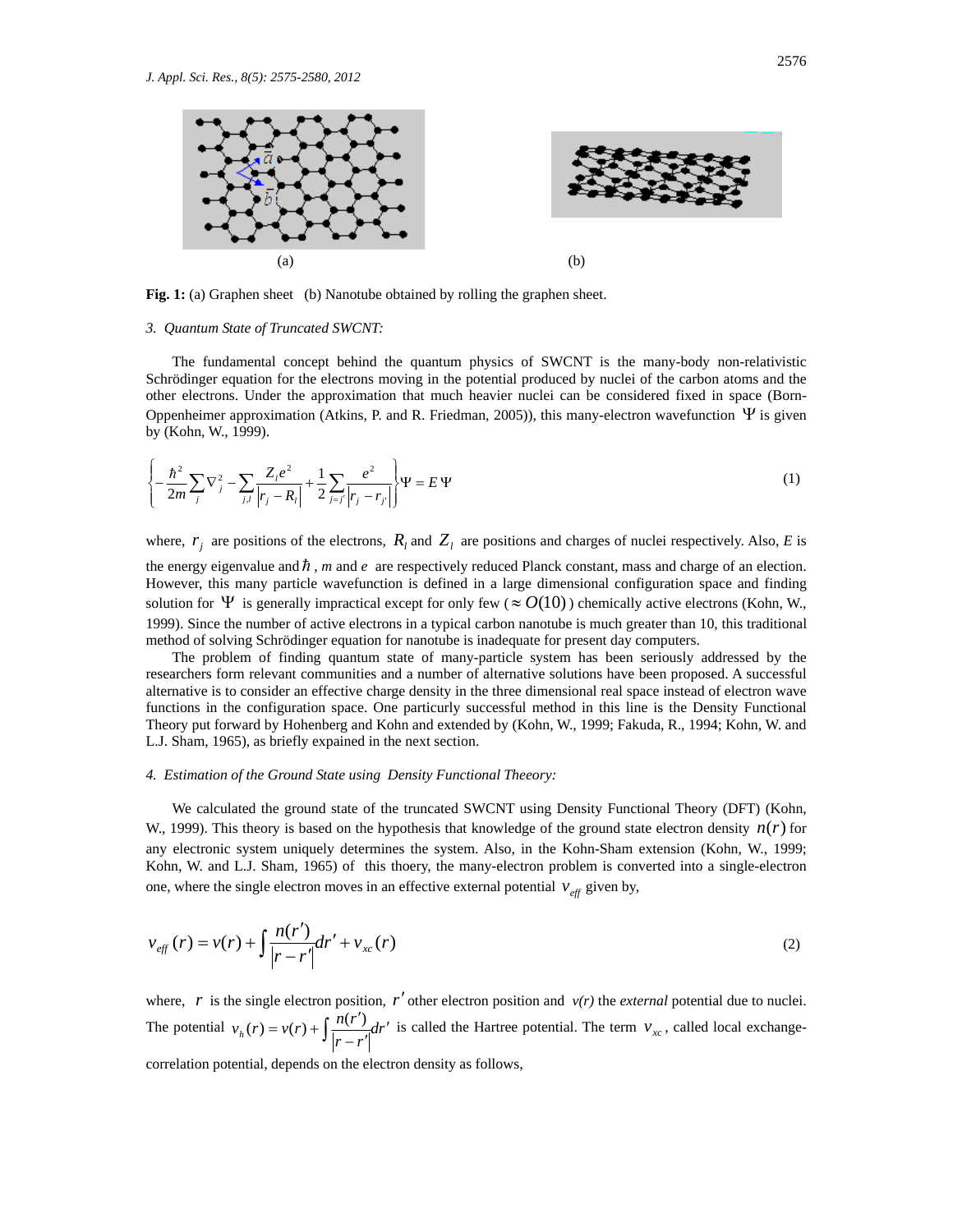$$
\nu_{xc}(r) = \frac{\delta}{\delta \tilde{n}(r)} E_{xc}[\tilde{n}(r)] \Big|_{\tilde{n}(r) = n(r)}
$$
\n(3)

Here,  $E_{xc}$  is the so called exchange-correlation energy functional and  $\tilde{n}(r)$  is a trial function for electron density. With this definition of  $v_{\text{eff}}$ , the ground state of the system is given by the following coupled equations called Kohn-Shan equations (Kohn, W., 1999; Kohn, W. and L.J. Sham, 1965).

$$
\left(-\frac{1}{2}\nabla^2 + v_{\text{eff}}(r)\right)\varphi_j(r) = \varepsilon_j \varphi_j(r) \tag{4}
$$

$$
n(r) = \sum_{j=1}^{N} \left| \varphi_j(r) \right|^2 \tag{5}
$$

$$
v_{eff}(r) = v(r) + \int \frac{n(r')}{|r - r'|} dr' + v_{xc}(r)
$$
\n(6)

Where,  $\varphi_i(r)$  's are the eigenfunctions representing ground state and  $\varepsilon_i$  's are the corresponding eigenvalues. These self-consistent equations can be solved iteratively through computer programs. At every iteration step, the ground state energy of the SWCNT is estimated as,

$$
E = \sum_{j} \varepsilon_{j} + E_{xc}[n(r)] - \int v_{xc}(r)n(r)dv - \frac{1}{2}\int \frac{n(r)n(r')}{|r - r'|}\tag{7}
$$

#### *5. Numerical Simulation:*

 We used a first principle DFT package 'Octopus' (Marques, M.A.L., 2003; Castro, A., 2006) for computation of the ground state. As mentioned, an arm-chair (4, 4) SWCNT was modeled in a cylindrical shape real-space simulation box represented in a Cartesian coordinate system. The potentials produced by carbon and hydrogen atoms together with core electrons were approximated by pseudo-potentials provided the 'Octopus' package (Marques, M.A.L., 2003; Castro, A., 2006). Adopted units system was *ev-angstrom* where electron-volt was the unit for energy and angstrom for length. We adopted Dirichlet boundary conditions and set the value of the electron wavefunction at the boundaries of the simulation box to zero.

 As mentioned before, the Kohn-Sham equitations ( Eq. 10, 11 and 12) were solved iteratively. Out of these equitations, Eq. 4 represents an eigen-equation. At each iteration, Eigenfunctions  $\varphi_j(r)$  and eigenvalues  $e_j$  of the Hamiltonian operator  $-\frac{1}{2}\nabla^2 + v_{\text{eff}}(r)$  were computed. In our ground state calculation, 71 eigenfunctions and corresponding eigenvalues of the Hamiltonian were computed. These eigenfunctions represent the Kohn-Sham wavefunctions and the eigenvalues represent corresponding energies. Electron density was computed from the eigenfunctions using Eq. 5. Then effective external potential  $v_{\text{eff}}$  was computed using Eq. 6. With this newly estimated  $v_{\text{eff}}$ , the next iteration of computation started and so on. The iterations continued until the solution converged.

A crucial part of the calculation was to approximate  $E_{xc}$ . In our simulation, Local Density Approximation (LDA) approach was adopted.

#### *6. Results:*

During simulation, with progress of iterations, potentials ( $v_h$ ,  $v_{xc}$  and  $v_{eff}$ ) as well as wavefunctions and density of states (DOS) were converging from initial trial values to final converged values. Converged  $v_h$  and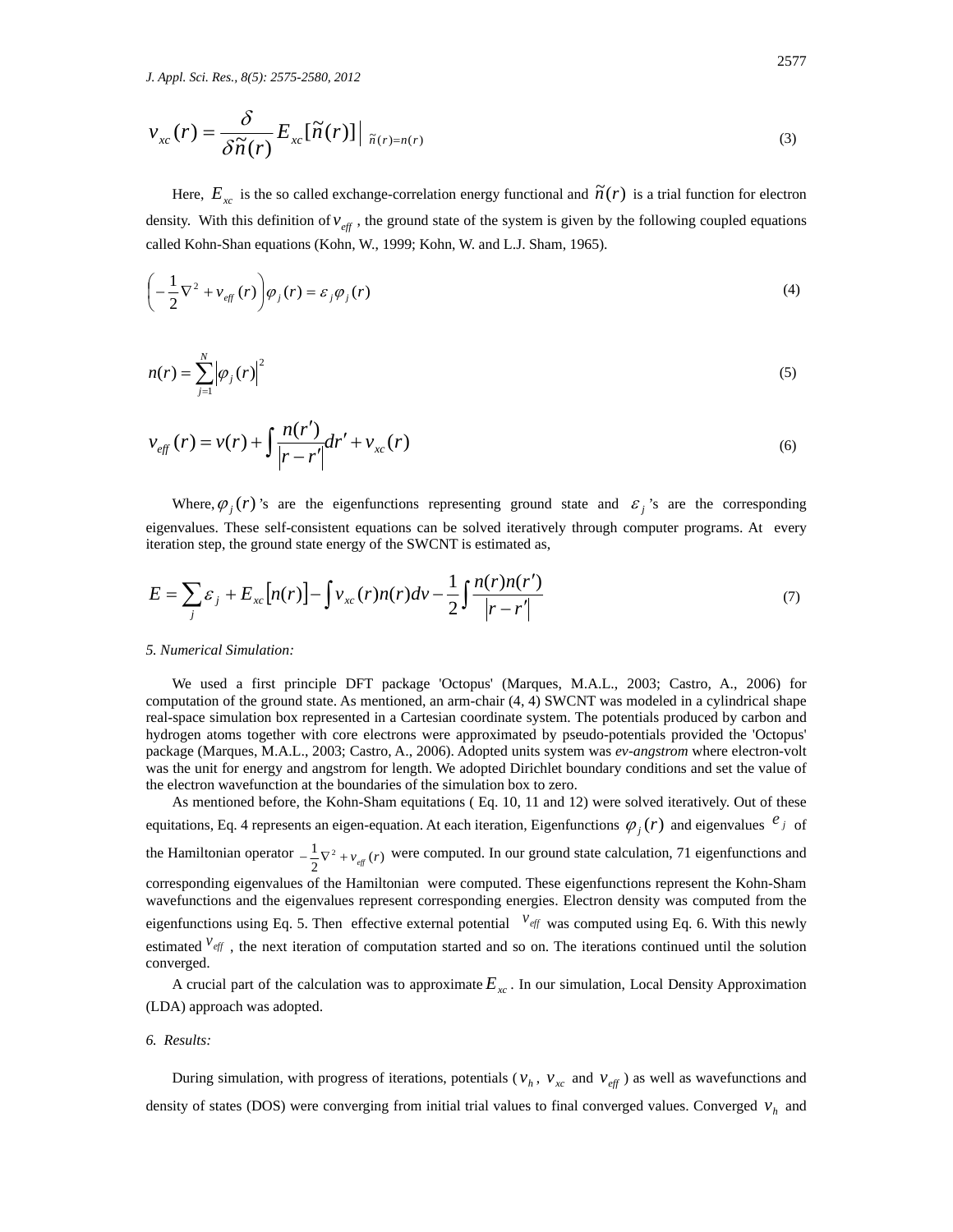$v_{rc}$  are shown in figures 2 and 3 respectively, while converged effective potential veff is shown in figure 4.



Fig. 2: Converged Hartree potential  $v<sub>h</sub>$ .



**Fig. 3:** Converged exchange-correlation potential  $v_x$ 





 Although, 71 eigenfunctions and corresponding eigenvalues were computed at every iteration step, for brevity, we report here four of the converged eigenfunctions along nanotube axis as shown in figure 5(a), 5(b),  $5(c)$  and  $5(d)$  below.

The first wavafunction in figure 5 (a) is a single-node, Gaussian shaped one symmetric about the  $x=0$  plane. Wavefunctions shown in figure 5(b) and 5(c) are both double-node antisymmetric. However, the wavefunction in figure 5(b) positive node on the right side of the  $x=0$  plane while that in figure 5(c) on the left side. Finally, the wavefunction in 5(d) has three node and is symmetric about the  $x=0$  plane.

Out of the 71 band resolved density of states (DOS), we report four here corresponding to the above wavefunctions in figure 6 (a), 6(b), 6(c) and 6(d). As clearly seen in these figures, band resolved DOS profiles peak at -13, -10.5, -9.5 and -7.1 eV respectively.

 Finally, estimated overall density of states (DOS) obtained by combining all 71 band resolved DOS profiles is shown in figure 7 below. As seen clearly, DOS has highest values between  $-3$  eV to  $+5$  eV.

# *7. Conclusion:*

 We performed an *ab-initio* calculation of the ground state of a truncated SWCNT using DFT. We modelled the SWCNT in cylindrical real-space grid and performed numerical simulation for Kohn-Sham equation. From simulation, we obtained converged wavefunctions, DOS and various potentials namely Hartree potential, exchange-correlation potential and the effective potential. Simulation results clearly indicate a successful estimation of ground state of a truncated carbon nanotube.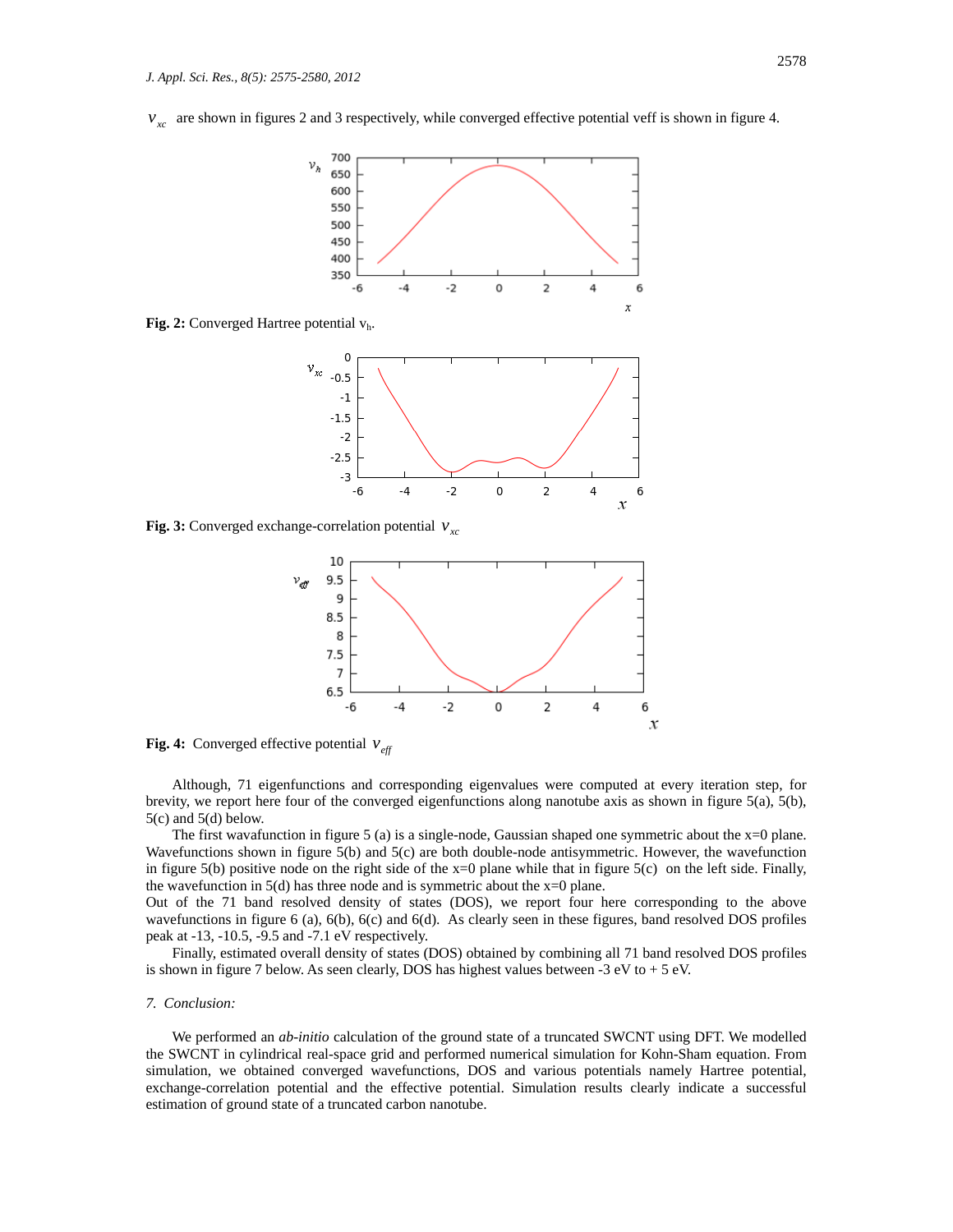

**Fig. 5:** Four converged wavefunctions with different symmetries and number of nodes.



**Fig. 6:** Band resolved DOS corresponding to Kohn Sham wavefunctions.



**Fig. 7:** Density of states (DOS) for the nanotube system.